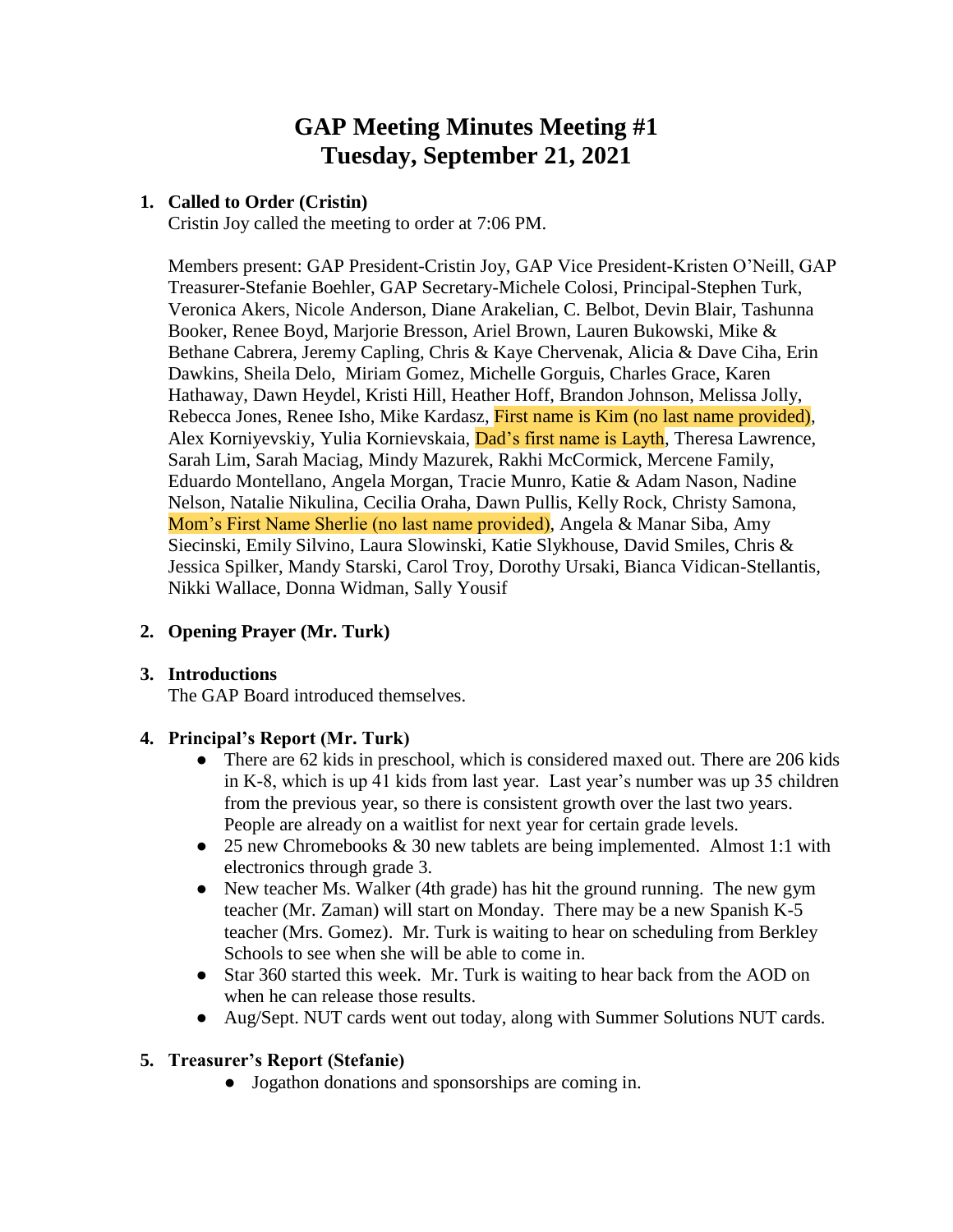• The budget was voted on last year and will be included with this meeting's minutes. Parents can contact the GAP Board at any time with questions.

#### **6. Event Committee Reports**

- Welcome Back Picnic (Mindy/Renee) There were over 400 people who attended and it went really well!
- Jogathon (Cristin)  $$3,000$  in sponsorship donations have come in and we have hit the \$14,000 school wide goal, so Mr. Turk will be slimed! Ms. Walker's class is currently in the lead, but there is still time for students and classes to win prizes! Every \$100 raised gets the student entered into the raffle drawing for prizes.
- Family Bingo (Amy) The new date will be October 15th with tables spread out and the dance area removed.
- Trunk or Treat (Mindy) \$5 per family to attend on Oct. 22nd. If you decorate a car there is no charge. There will be time slots again this year based on grade. If you have students in multiple grades you can pick one time slot that works. Mindy will send an email with the time slots available. This event will be outdoors and open to the GA parish. Registration and volunteer sign-up has already started on Signupgenius.
- All Saints Day Party (Mike) The date has been changed to October 31st after the 11:00am mass. The students are encouraged to come dressed as their favorite saint and then there is a party afterwards. Adults are encouraged to dress up as well.
- Auction (Erin/Miriam) The event is May 7, 2022 at the American Polish Cultural Center in-person. Acquisition letters went out, the website is being set up, and volunteers are being recruited. Volunteers who signed up will be contacted in the next week or two. This event is the largest fundraiser of the year with a goal of \$25,000. Funds raised are allocated to a large school project each year. This year the project will be the STEM Resource Center. The Auction is a fun night for all of the parents to get together. This year will be a roaring twenties theme. There will be an auction kick-off meeting on October 6th. The emcee this year will be Sean Sullivan.
- School Bundles (Kristen) Thank you to everyone who participated! Preschool and art supplies were included this year. There were 91 orders in 2021, up from 74 orders in 2020. This is a great convenient, optional service through 1st Day School Supplies that ships school supplies right to your door. The letter of intent has been signed for next year. Kristen will contact the teachers in January for school supply lists. Clorox wipe and paper towel donations are still needed, but Mr. Turk can get those items through his supplier as well. GAP normally provides paper and cleaning supplies to the school, but there are limitations on the amount that can be purchased at this time due to Covid.
- Back to School Donuts This year we were able to bring back donuts and coffee on the first day of school  $(K, 1-8 \&$  preschool). It was a great success and the intent is to continue it next year and create a chair position so a parent can get service hours for heading it up.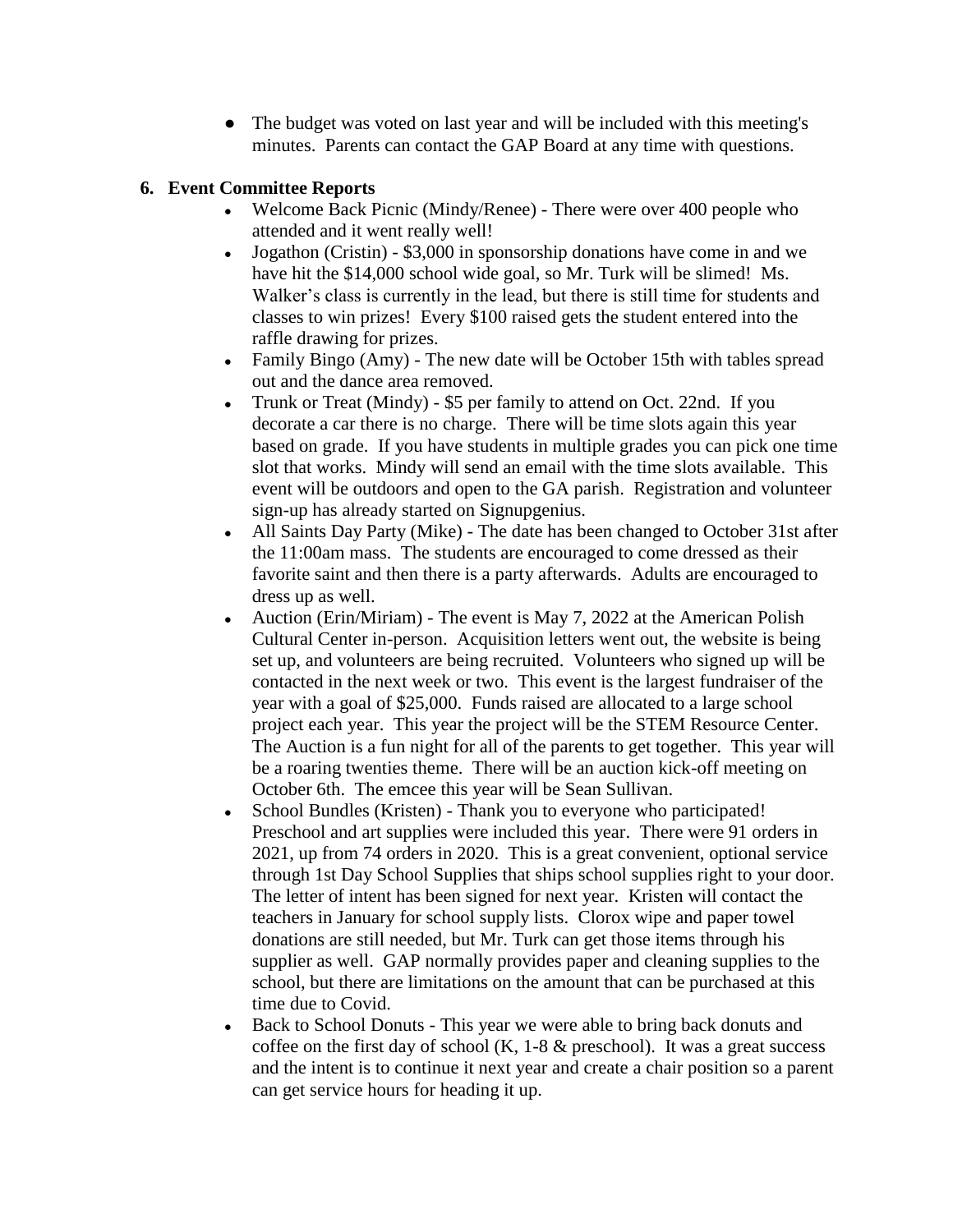- Spirit Wear (Julie) There is a new vendor for Spirit Wear. The link was sent out from the school. Families can order any day as opposed to having to wait for certain times throughout the year as in the past. Spirit wear tops can be worn with uniform bottoms on Fridays.
- SCRIP (Bethane) This is a way that you can use your regular spending and put money back into tuition costs. A percentage will go back to your tuition account. Contact Bethane with any questions or to get enrolled at scrip@gaschool.com. There is now an app for your phone called Raise Right.
- Used Uniform Sale (Nicole) There was a sale at the Welcome Back Picnic and a few more pop up sales are expected throughout the year. You can also go into the Used Uniform Sale room at the school to shop.
- Restaurant Fundraisers (Karen) On Tuesday, October 12th from 12-8pm there is a MOD Pizza fundraiser scheduled at the Troy location. The second Tuesday of the month is the goal for future fundraisers. Karen is working on scheduling the events for the rest of the year. There is a FB event on the GAP page for the October event. If you haven't already, please follow the Guardian Angels Parents GAP page on Facebook.
- Advent Festival (Cristin) Planning has started for this event. There will be a craft fair, so if you know of anyone who would be interested in having a table, please email Cristin at gaparents2016@yahoo.com.

## **7. New Business**

● If anyone is interested in shadowing to eventually take over a GAP Board position, please let the GAP Board know.

# **8. Open Forum**

- The classroom shopper collects money from the class to put together an auction basket. More information will come out, but money should be collected in November.
- Holiday concerts will be in-person. Auditions will be happening next month for the Spring Musical. Declamation will come back as well. The hope is to have the Talent Show this year.
- Please give Mr. Turk any feedback on the calendar on the GA website. He has to have a certain number of school hours per year, but wants to get parent feedback on how it is working for families.
- There is not a new lunch vendor, it's run through the AOD. It went to one option this month due to a food shortage.
- The first SAC (School Advisory Committee) Meeting is next week. This committee helps with facilitating the 5 year plan for the school. Will need to look into term limits for members and see if any spots have opened up.
- Tomorrow is the Stay and Pray. Coffee and prayer from 8-9am and mass starts at 9am.
- Masses will remain at 2:15pm for K-8.

# **9. Adjournment**

The meeting was adjourned at 8:10pm. Next meeting is November 9, 2021 at 7:00pm.